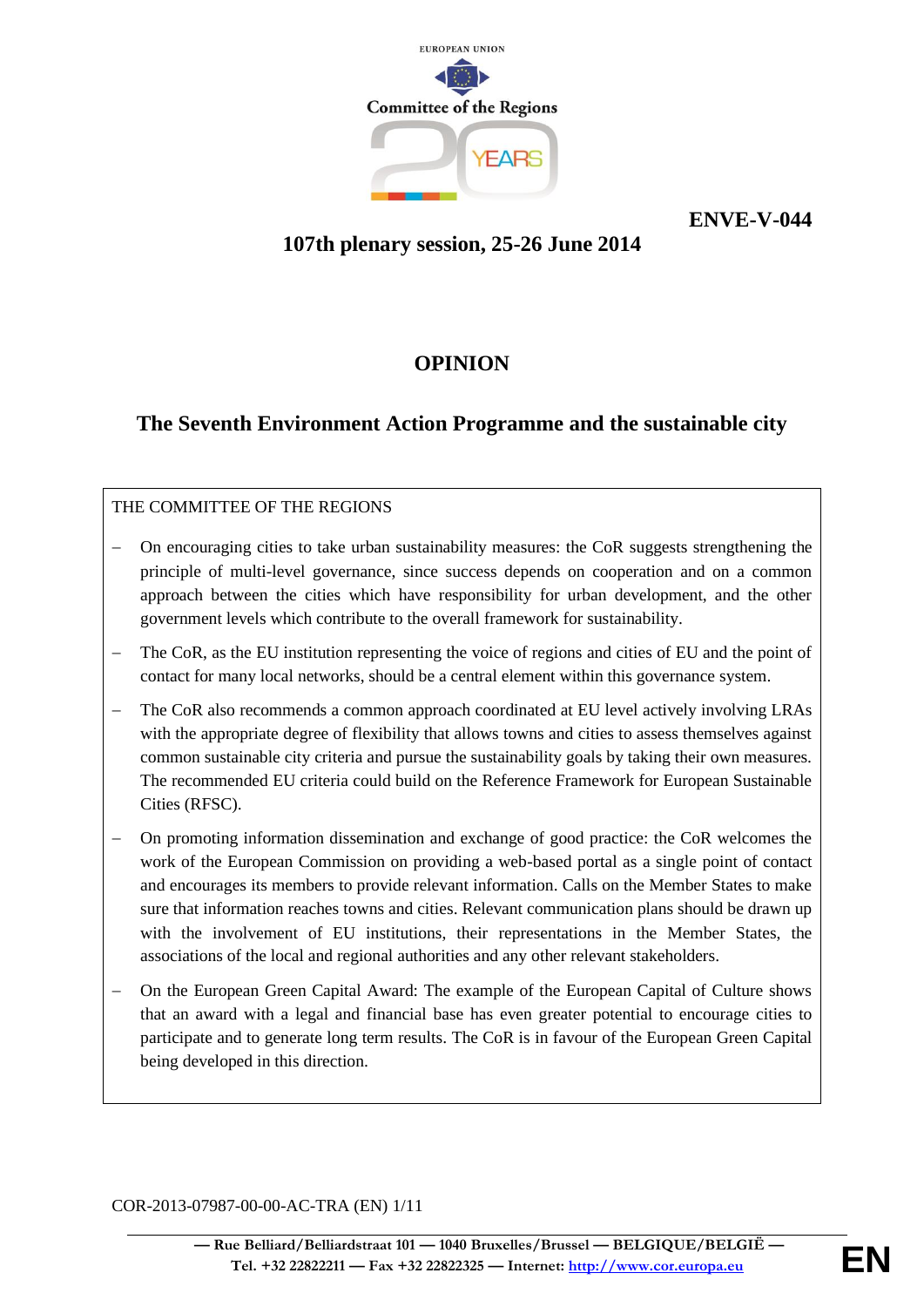## **Rapporteur**

Daiva Matonienė (LT/ECR), Member of Šiauliai City Council

## Reference document

Referral letter from the European Commission of 27 November 2013

### COR-2013-07987-00-00-AC-TRA (EN) 2/11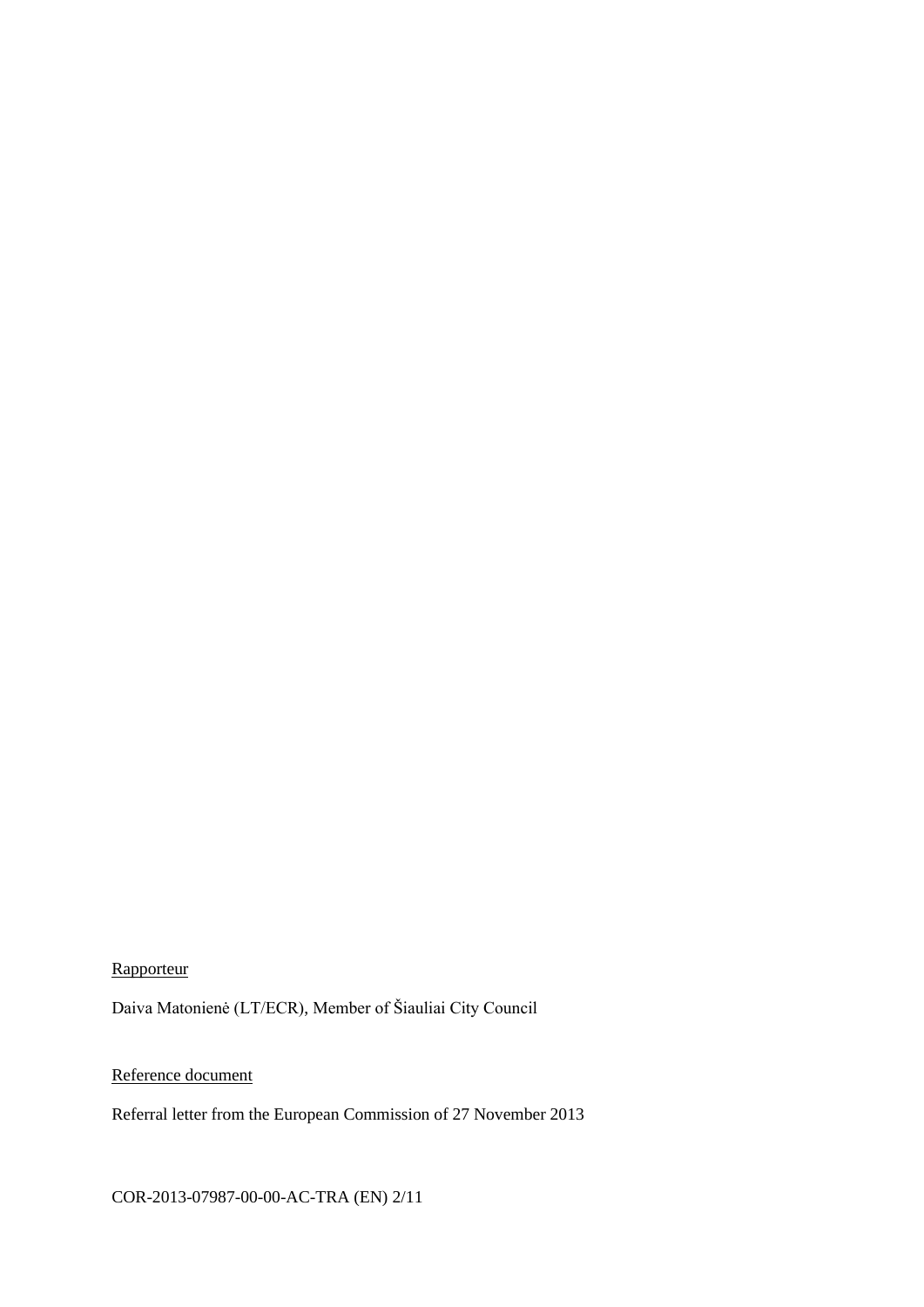## **Opinion of the Committee of the Regions – The Seventh Environment Action Programme and the Sustainable City**

### I. **POLICY RECOMMENDATIONS**

#### THE COMMITTEE OF THE REGIONS

- *A. General context*
- 1. In the interest of efficient use of resources and of reaching low-carbon economy that protects and grows natural capital and safeguards public health and wellbeing, the 7th Environment Action Programme (EAP) is meant to achieve the environmental and climate change targets in which the Union has already agreed, to provide a legal framework for environmental policy up to 2020 and to set out a long-term vision until 2050 for the EU and its Member States.
- 2. The European Commission has asked the Committee of the Regions to issue an opinion on the proposed measures for implementing the seventh Environment Action Programme's eighth objective and posed four specific questions:

(a) How can the European Union encourage cities to take urban planning and design measures that reflect the principles of sustainable development?

(b) How could dissemination of information about existing and available EU funding instruments for promoting sustainable development of cities be improved?

(c) How could the EU foster more efficient exchange of information and know-how on the best ideas and measures concerning sustainable cities in the EU?

(d) How can cities of more than 100 000 be encouraged to contend for the title of European Green Capital?

- *B. Background*
- 3. Some 350 million people in the EU (70%) live in towns and cities of more than 5 000 people. In all likelihood, 80% of Europeans will live in cities or suburbs by 2020. Quality of life and global environmental conditions directly depend on the state of the urban environment. The largest share of environmental pollutants originates in cities.
- 4. Many cities essentially face similar environmental challenges: improving air quality, reducing noise pollution, traffic congestion and greenhouse gas emissions, preventing biodiversity loss, water shortages, floods and damage from storms, preserving green space, rehabilitating contaminated land, and improving waste management and energy provision.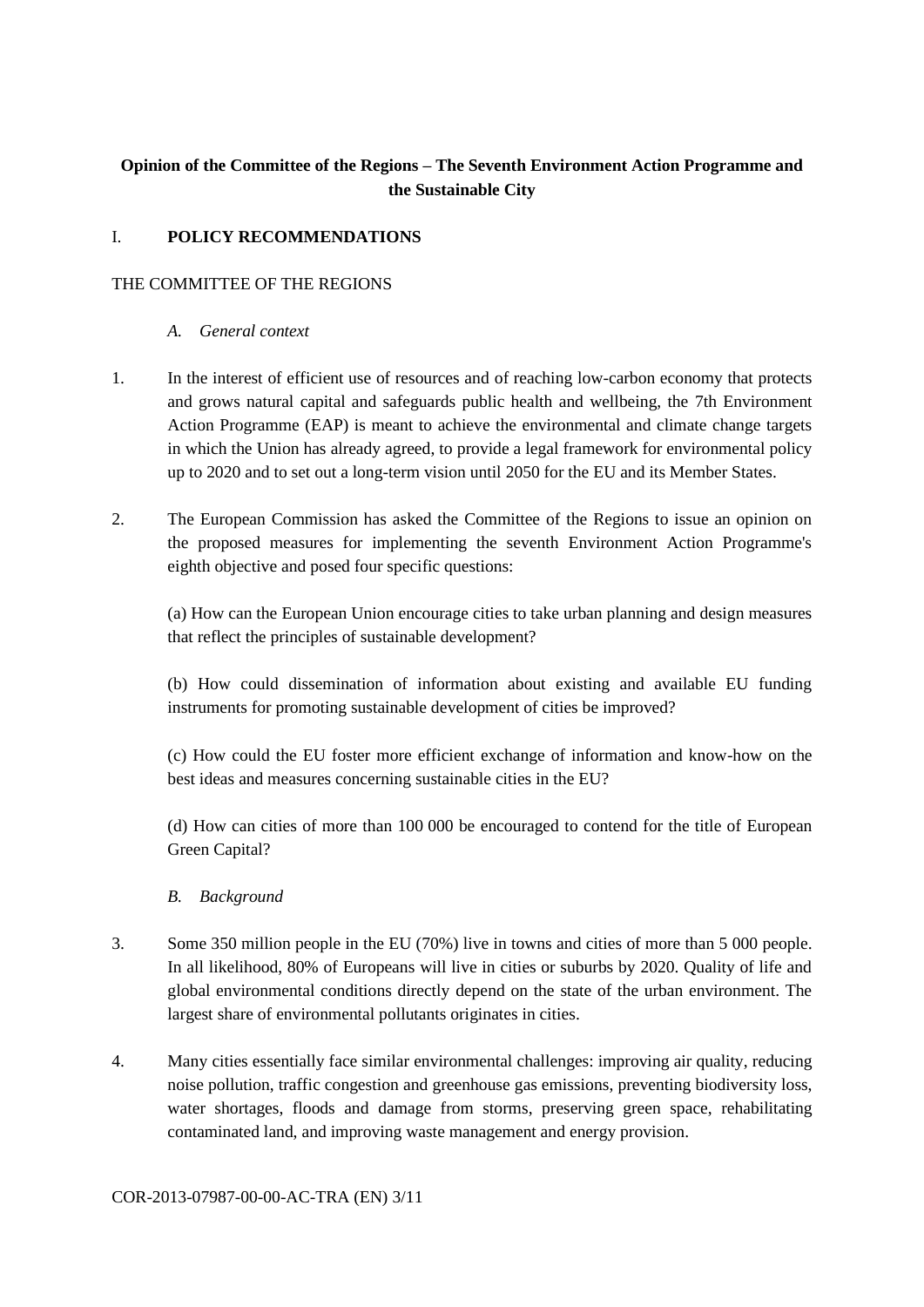- 5. The CoR stresses the tangible benefits of implementing sustainable policies and measures including improved environment, better public health, enhanced quality of life, more regulatory certainty for industry, and less market distortions. Also, highlights that the costs of not implementing EU environmental legislation are broadly estimated at around EUR 50 billion a year in health costs and direct costs to the environment<sup>1</sup>.
- 6. Underlines that sustainable cities will be defined by their ability to achieve climate change mitigation targets. Given the concentration of population in urban areas, notes that cities will need to play a leading part in the reduction of greenhouse gases if global temperature increase is not to exceed 2 degrees C; and cities are best placed to encourage the behavioural change that must accompany the radical transformation of energy and transport infrastructure. Further recognises that the ability of cities to adapt to inevitable climate change and extreme weather will also determine their economic and social sustainability and therefore the competitiveness of the European Union.
- 7. In assessing and planning EU measures related to the development of sustainable cities, global context should also be taken into account. The UN conference on sustainable development of 22 June 2012 adopted the Rio+20 Declaration, which underlines the importance of an inclusive and environment-friendly economy and sets post-2015 goals for sustainable development.
- 8. In line with the Rio+20 Declaration, the CoR considers a sustainable city to be one that promotes a society that is economically, environmentally and socially sustainable, that has only a minimal impact on the environment, promotes new technologies, creates jobs, preserves natural and cultural heritage and offers social protection. It is also a city which empowers its local community to participate in the local decision- making process.

#### *C. The key principles*

9. Promoting sustainable cities requires a holistic approach that provides answers both to questions of environmental protection and to the social and economic problems of cities, as well as addressing how cities can build resilience to disasters. The concept of a sustainable city has to be about more than just environmental protection. The challenge is to ensure that the criteria are based on the appropriate levels of information from the different subject areas and relevant to the different kinds of cities across the EU. This is essential in order to ensure that the criteria are easy to use for any city which wants to work towards sustainability, and to create public ownership of this process. A holistic and sustainable approach will be a prerequisite for future urban development. For further proposals on urban policies and on

<sup>1</sup>

Commission study, "the cost of not implementing the environmental acquis", COWI 2011.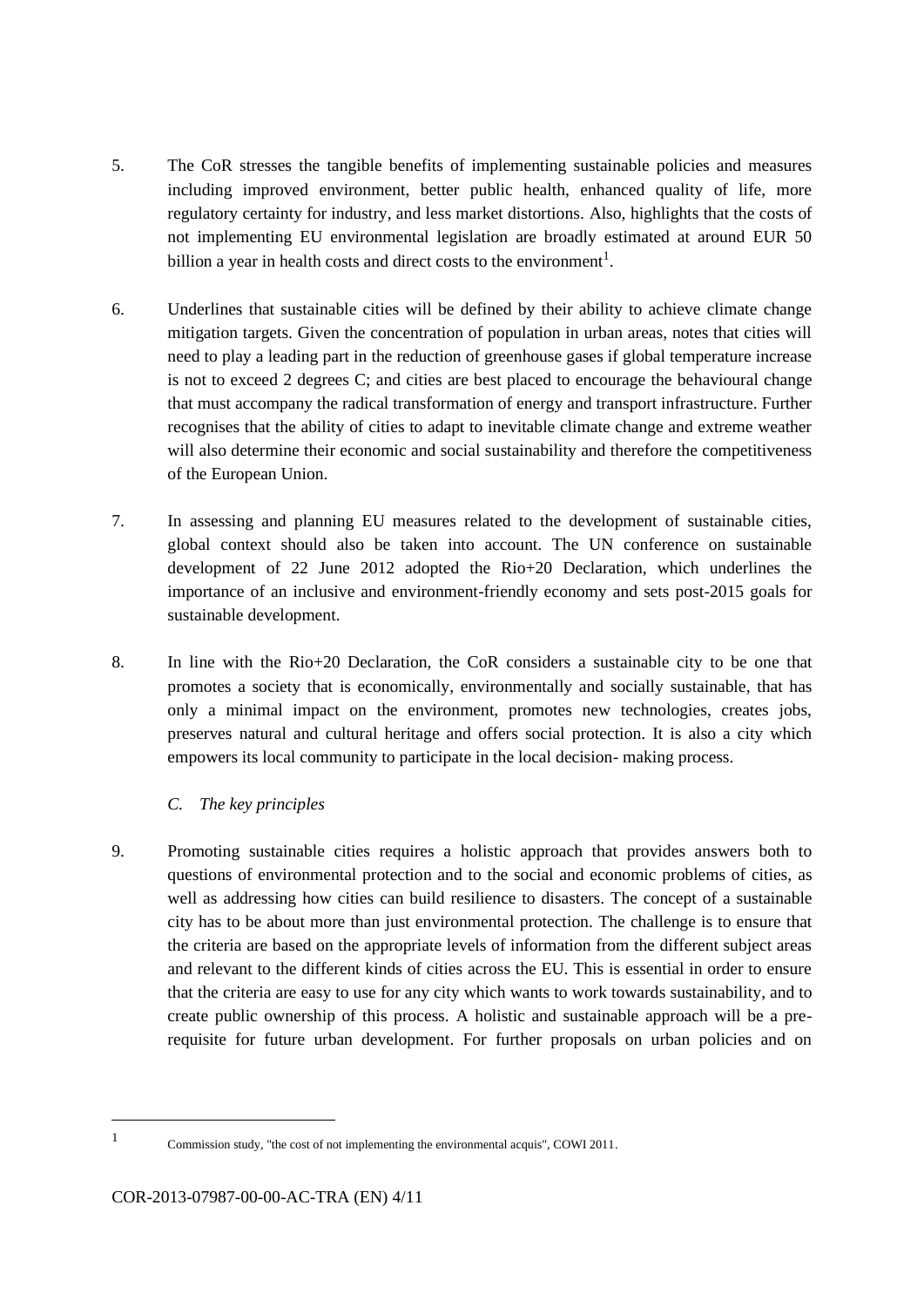resilience policies, the CoR refers to the opinion on the EU Urban Agenda and the opinion on managing risks to achieve resilience<sup>2</sup>.

- 10. Making cities sustainable requires sound environmental protection measures which need to be mainstreamed into all relevant policy areas and need to be integrated with other sectorspecific strategies and activities, including those aimed to create jobs and growth.
- 11. Under the principle of subsidiarity, sustainable urban planning and spatial planning fall within the remit of the Member States, it is imperative that this principle be upheld and that LRAs are involved at the earliest stage possible in drafting those policies, as well as implementing and enforcing them on the ground. The European Union can take supporting action and encourage cities, regions and member states to exchange information, share best practices and learn from each other.
- 12. While EU measures, financing arrangements and priorities also are geared mainly towards large cities of more than 100 000 people, notes that approximately 56% of EU towns and cities have a population of between 5 000 and 100 000. Underlines the importance of the accumulative impact of small- and medium-sized towns' and cities' sustainability and underlines that there is considerable scope in smaller towns to conceive and implement the principles of sustainable urban development.
- 13. Underlines the need for an overall discussion on the direction of sustainable cities with the aim of establishing common goals by 2050.
	- *D. Proposed measures*
	- I. How could the European Union encourage cities to take urban planning and design measures that reflect the principles of sustainable development?
	- a) Multilevel governance and the mechanism
- 14. Towns and cities are responsible for implementing measures related to urban planning, development, environmental protection and energy policy, which is why they are ideally suited as a level of government to implementing sustainable urban development measures in the most cost-effective way possible.
- 15. The principle of multi-level governance should be strengthened, since success depends on cooperation on sustainable urban development and on a common approach between the cities which have responsibility for urban development, and the other levels (regional, national and European) which contribute to the overall framework for sustainability.

<sup>2</sup> COR-2013-06902; CoR-2014-02646.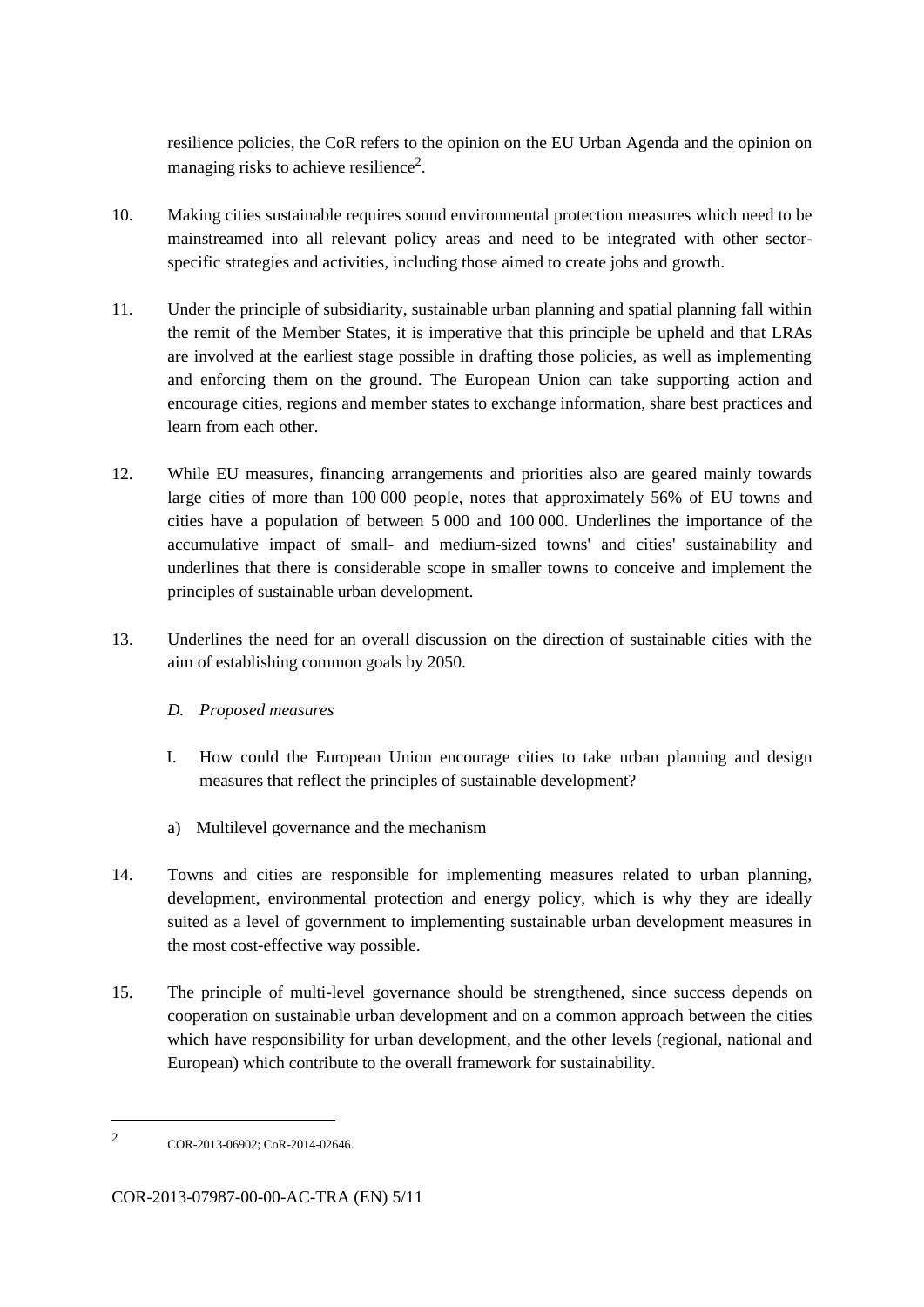- 16. The CoR, as the EU institution representing the voice of regions and cities of EU and the point of contact for many local networks, should be a central element within this governance system. This will ensure that EU legislation better reflects the situation and needs of towns and cities. This would also allow them to create ownership for urban sustainability measures.
- 17. In order to achieve sustainable cities, a combined bottom up/top down approach is required. It is not enough for cities to take the initiative. What is needed is a common approach coordinated at EU level with the appropriate degree of flexibility that allows towns and cities to assess themselves against common sustainable city criteria and pursue the sustainability goals for cities by taking their own measures. It is also necessary to facilitate access to EU funding mechanisms to this end. The recommended EU criteria, which could build on the Reference Framework for European Sustainable Cities (RFSC), would be used to assess a town's or city's sustainability as well as its strengths and weaknesses. Based on the results, the town or city could give direction to its development and decide what needs to be done to improve its position. These criteria could be weighted differently according to their level of importance.
- 18. Local, regional and national levels of governance should aim for horizontal and vertical coordination, including inter-municipal and cross-border cooperation, ensuring a comprehensive approach to urban development in order to avoid making duplications and isolated and uncoordinated investments. The coordination and stewardship work should be carried out by the administrative level responsible for the environment and the spatial and urban planning.
- 19. The CoR welcomes the new instrument of "Partnership Implementation Agreements" and asks the Commission for more clarity and guidance in involving LRAs in this instrument.
- 20. The Committee of the regions therefore proposes that common goals for sustainable towns and cities by 2050 be set at EU level, based on a catalogue of recommended criteria. The measures which are necessary to reach the goals should already be included into the European Commission's country-specific recommendations, which provide guidance on how to implement the objectives of the Europe 2020 strategy. The development of the long term goals and the necessary criteria should be based on the existing initiatives in this area including the Leipzig Charter on sustainable European cities.
	- b) Public participation and additional funding mechanisms
- 21. The CoR encourages local and regional authorities to discuss their respective sustainable urban development concepts with all relevant stakeholders at the different levels of governance. In this regard, public consultations are an excellent way to involve citizens in the strategies to be defined. Once criteria for sustainability have been developed, public debate about the performance measured against these criteria could encourage more cities to follow on the path towards sustainability.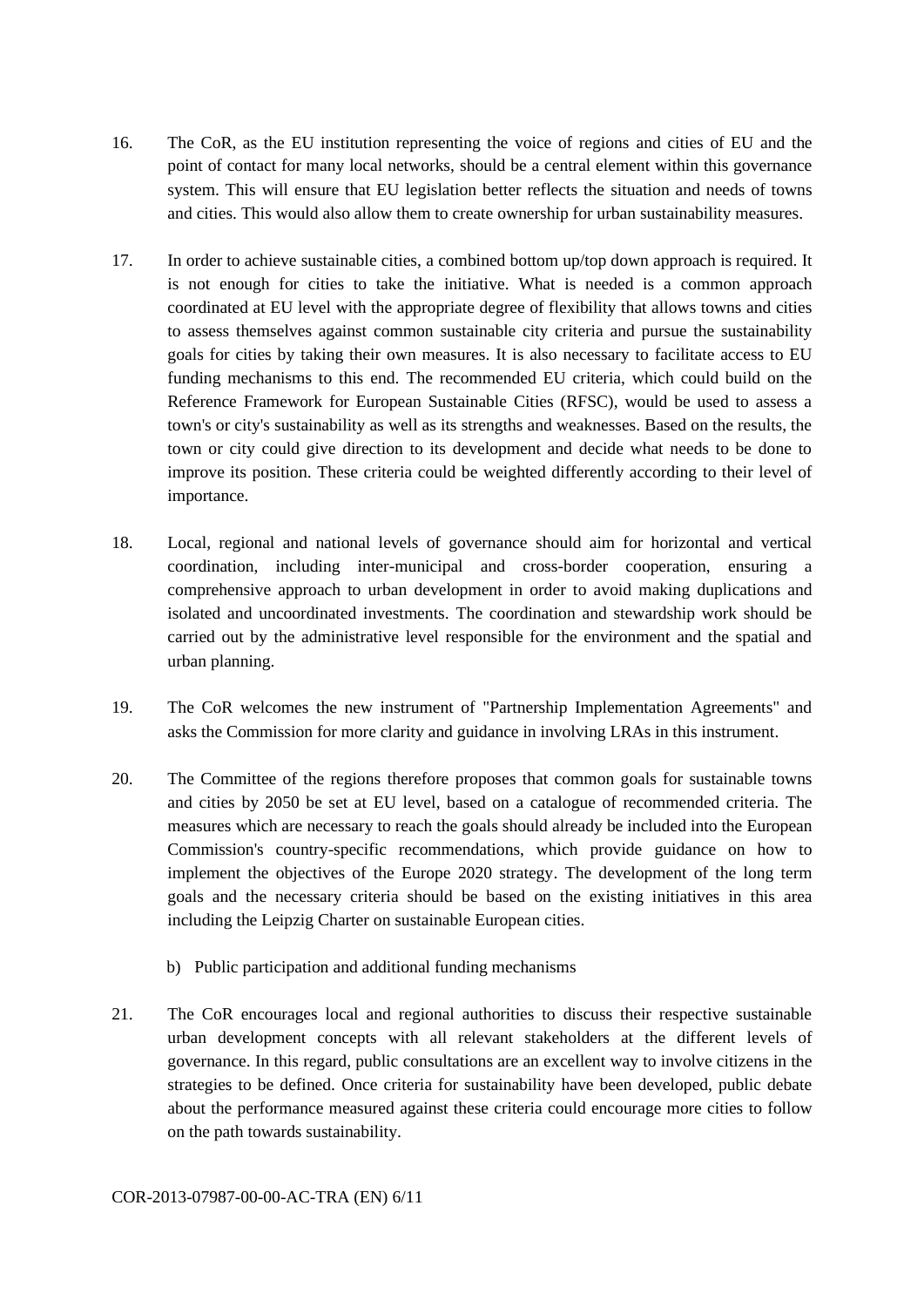- 22. Calls on the European Commission to work with the Member States towards a common approach to measure supporting the development of sustainable cities and to collect information on which successful mechanisms exist already for such support. A common approach and flexible procedures would allow cities to choose the best measures for sustainable urban development in the long run.
- 23. Cities and towns should promote an innovative and effective partnership between the public and private sectors so that projects that reflect the idea of the sustainable city are implemented as efficiently as possible;
	- II. How could the dissemination of information about existing and available EU funding instruments to promote sustainable development in towns and cities be improved, and how could the EU promote a more efficient exchange of information and know-how in terms of the best ideas and measures for sustainable towns and cities in the EU (Commission questions (b) and (c))?
- 24. Existing funding options and structures need to be used including those available under the LIFE plus programme to support pilot projects. The EIB programme for funding energyefficiency measures is already being deployed with success and the possibility to develop similar programmes in other areas relevant to sustainability should be explored.
- 25. Project grouping, a mechanism sometimes deployed in practice, which groups several municipalities with the same objective, should be promoted. It facilitates the financing of small projects that are of importance to the region.
- 26. Public awareness raising and providing incentives is one of the key factors in making sustainable cities a reality. Measures aimed at water conservation, expanding recycling and composting plants, boosting public transport use and saving energy, etc. do not by themselves amount to active and broad public involvement in building sustainable towns and cities. The CoR calls on the European Commission to advise cities on possibilities to use visual information measures allowing the public to be better informed at any given time about the state of the urban environment (information about air pollution, traffic congestion, etc.).
- 27. The Committee of Regions welcomes the work of the European Commission on providing a web-based portal as a single point of contact and encourages its members to provide relevant information if and when required. Calls on the Member States to make sure that information about criteria, funding instruments and initiatives reaches towns and cities. Relevant communication plans should be drawn up with the involvement of EU institutions, their representations in the Member States, the associations of the local and regional authorities and any other relevant stakeholders.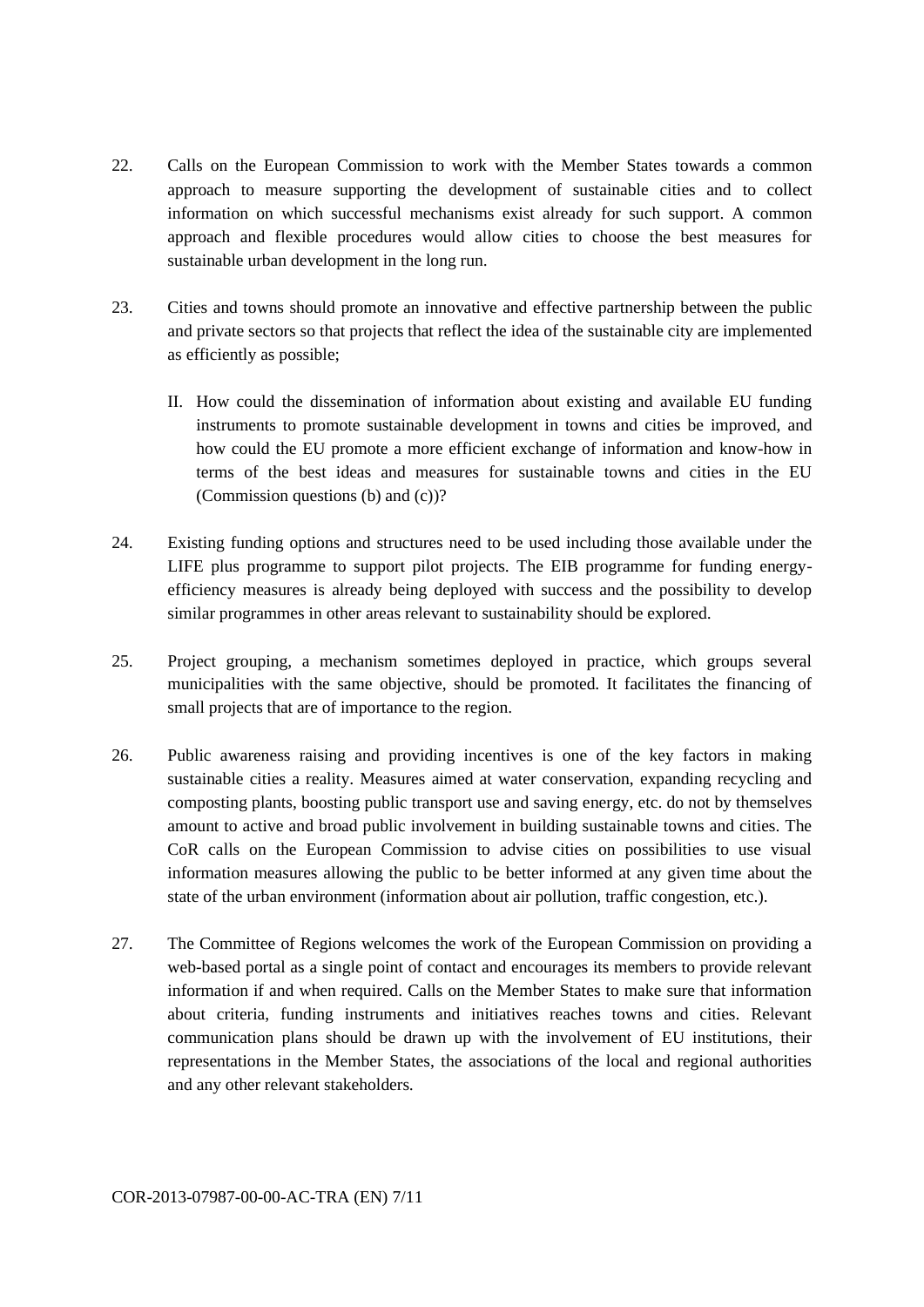- 28. The existing platforms and facilities and their databases and initiatives should be integrated into the EU-level efforts to support sustainable cities and used to encourage cooperation between them, and between the cities and regions already involved in networks such as the Covenant of Mayors, the Reference Framework for European Sustainable Cities (RFSC), Energy Cities, Eurocities, ICLEI, the Global Climate Change Alliance.
- 29. The European Commission should review and reinforce its communication strategy in the light of the new funding period, and encourage both the Members States and towns and cities to take advantage of the 5% of the ERDF earmarked sustainable urban development.
- 30. The Committee of the Regions, providing the experience of the local and regional authorities and working together with the European Commission and the stakeholders, will continue to disseminate information and promote good practices on sustainable towns and cities as well as available funding opportunities.
- 31. The CoR reiterates its support to the development of Structured Implementation and Information Frameworks (SIIFs) for all key EU environmental laws and calls on the EC to involve LRAs to participate in the SIIFs.
- 32. Underlines that sustainable and environmentally friendly urban mobility plays an important role in the sustainability of our cities. For further proposals on sustainability and sustainable transport in cities, the CoR refers to the opinion on the Urban Mobility Package<sup>3</sup>.
- 33. The EU should further promote and, where appropriate, expand existing initiatives that support innovation and best practice in cities, networking and exchange, and cities should be encouraged to take the lead in sustainable urban development. With this in mind, the CoR points to innovative measures in the field of sustainable urban development to be funded via the ERFD between 2014 and 2020. Such measures include pilot projects to test new solutions to EU-relevant problems connected to sustainable urban development.
- 34. The CoR also suggests the EC to support and expand projects put forward by local networks and which proved to be successful such as peer-review and mutual learning activities, including site visits, green twinning, partner-to-partner mentoring and coaching, work shadowing, review and assessments and mobility schemes for city experts.
- 35. Focal points for sustainable urban development could be set up at national and at regional and local level. With their help, specific measures, including exchange programmes for experts, could be coordinated more easily. Energy agencies and administrations of NUTS II level development regions could play such a coordinating role. They already have well-established contacts with the cities under their authority together with experience in coordinating European programmes.

<sup>3</sup> COR-2014-00090.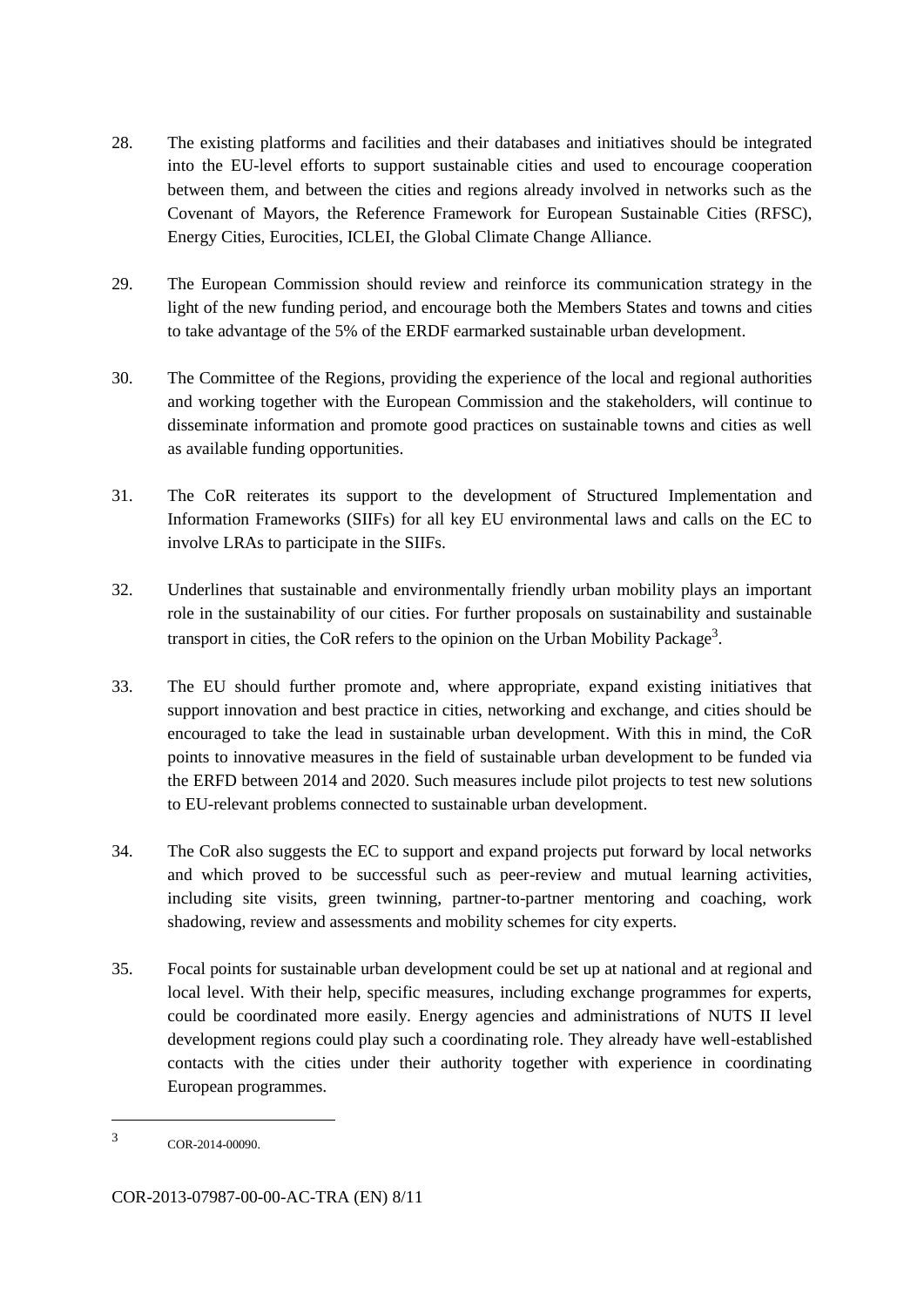- III. How can cities of more than 100 000 be encouraged to contend for the title of European Green Capital?
- 36. The contest for the title of European Green Capital has been quite successful and should be developed further. The example of the European Capital of Culture shows that an award with a legal and financial base has even greater potential to encourage cities to participate and to generate long term results. The CoR is in favour of the European Green Capital being developed in this direction.
- 37. One aspect of the European Green Capital Award, which should be reconsidered is the fact that according to the current eligibility threshold, only cities of more than 100 000 people can contend. The CoR therefore suggests that a second category for cities and towns of at least 50 000 people, could be considered so as to open up new opportunities to Europe's smaller towns and cities. It would then be appropriate for the criteria for this category to be adapted to the resources and needs of smaller cities in order to allow a maximum of candidates to enter competition.
- 38. The CoR calls to further reinforce the European Green Capital Network to allow winners of and contestants for the title of European Green Capital to make their cities known to the general public, compare notes on successful outcomes and technical ideas, and be able to use their own platform or existing structures to this end.
- 39. The CoR actively promotes the European Green Capital Award and suggests the European Commissioner for the environment to write a letter not only to all Member States requesting that they raise awareness about the reward among their cities and regions, but he/she could also address this to environmental organisations that closely cooperate with cities and towns.
- 40. A prize awarded by the European Commission for the best "European Eco-Neighbourhood" might be considered, in order to foster the restoration of neighbourhoods identified as poor or vulnerable, and to encourage local communities to get involved in managing their own areas.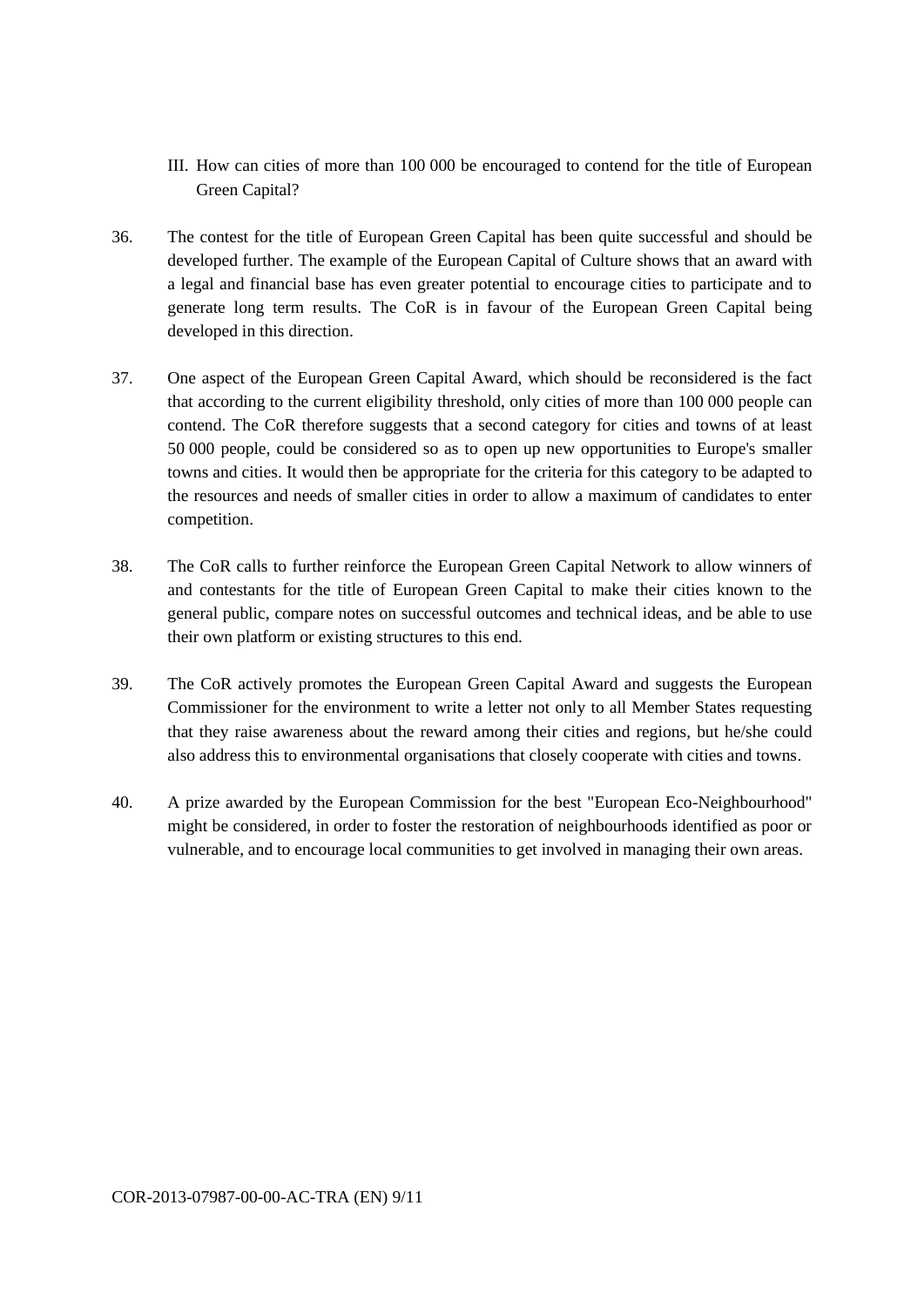41. In addition to the EC initiatives, other awards (for example a Green Flag Award, Biodiversity conservation, Green transport promotion etc.) at local, regional and national levels could be considered.

Brussels, 25 June 2014

The President of the Committee of the Regions

Ramón Luis Valcárcel Siso

The Secretary-General ad interim of the Committee of the Regions

Daniel Janssens